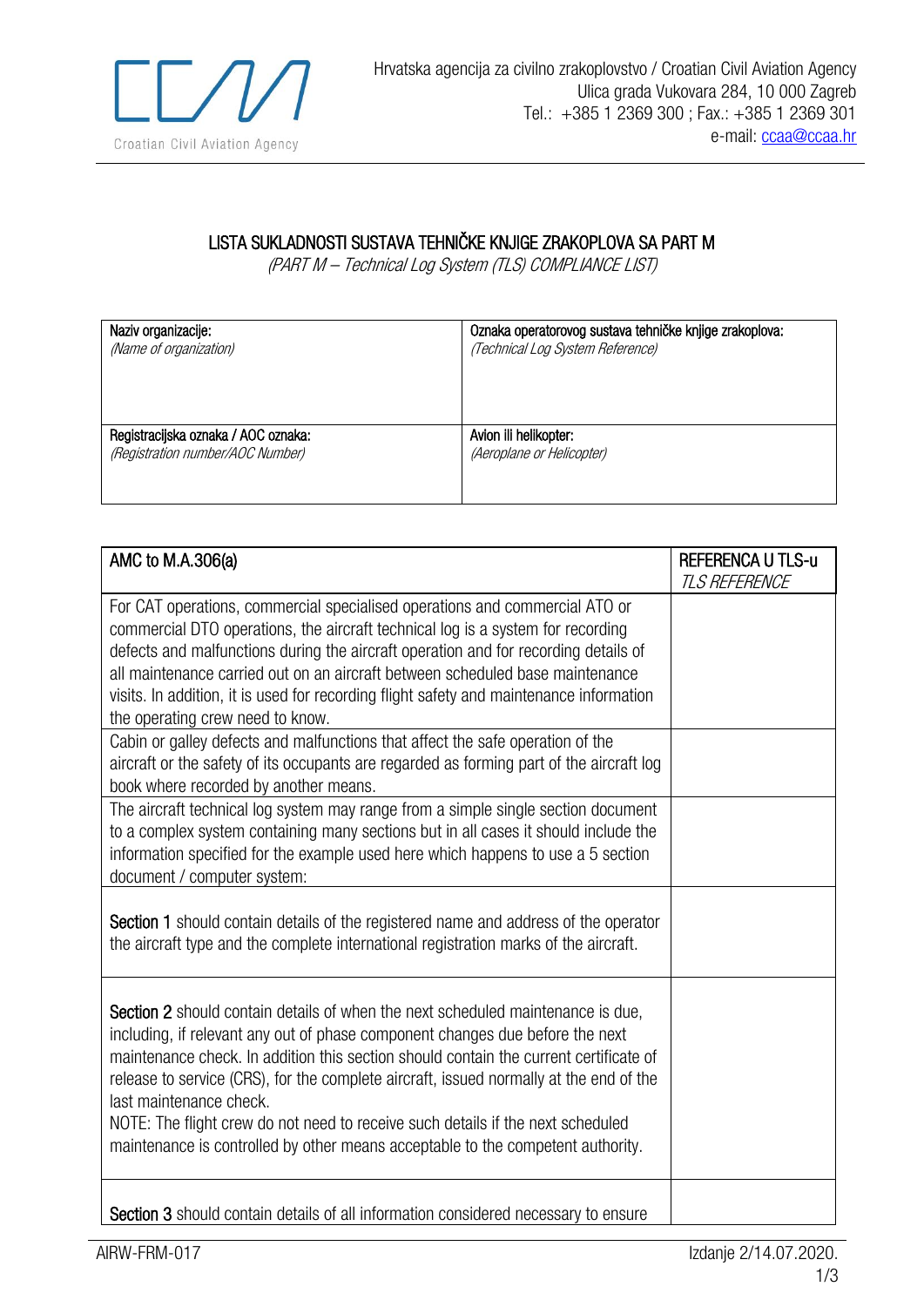| AMC to M.A.306(a)                                                                          | <b>REFERENCA U TLS-u</b><br><b>TLS REFERENCE</b> |
|--------------------------------------------------------------------------------------------|--------------------------------------------------|
| continued flight safety. Such information includes:                                        |                                                  |
| <i>i.</i> the aircraft type and registration mark.                                         |                                                  |
| ii. the date and place of take-off and landing.                                            |                                                  |
| <b>iii.</b> the times at which the aircraft took off and landed.                           |                                                  |
| iv. the running total of flying hours, such that the hours to the next schedule            |                                                  |
| maintenance can be determined. The flight crew does not need to receive such               |                                                  |
| details if the next                                                                        |                                                  |
| scheduled maintenance is controlled by other means acceptable to the competent             |                                                  |
| authority.                                                                                 |                                                  |
| v. details of any failure, defect or malfunction to the aircraft affecting airworthiness   |                                                  |
| or safe operation of the aircraft including emergency systems, and any failure,            |                                                  |
| defect or malfunctions in the cabin or galleys that affect the safe operation of the       |                                                  |
| aircraft or the safety of its occupants that are known to the commander. Provision         |                                                  |
| should be made for the commander to date and sign such entries, including, where           |                                                  |
| appropriate, the nil defect state for continuity of the record. Provision should be        |                                                  |
| made for a CRS following rectification of a defect or any deferred defect or               |                                                  |
| maintenance check carried out. Such a certificate appearing on each page of this           |                                                  |
| section should readily identify the defect(s) to which it relates or the particular        |                                                  |
| maintenance check as appropriate.                                                          |                                                  |
| In the case of maintenance performed by a Part-145 maintenance organisation, it            |                                                  |
| is acceptable to use an alternate abbreviated certificate of release to service            |                                                  |
| consisting of the statement 'Part-145 release to service' instead of the full              |                                                  |
| certification statement specified in AMC 145.A.50(b) paragraph 1. When the                 |                                                  |
| alternate abbreviated certificate of release to service is used, the introductory          |                                                  |
| section of the technical log should include an example of the full certification           |                                                  |
| statement from AMC 145.A.50(b) paragraph 1.                                                |                                                  |
| vi. the quantity of fuel and oil uplifted and the quantity of fuel available in each tank, |                                                  |
| or combination of tanks, at the beginning and end of each flight; provision to show,       |                                                  |
| in the same units of quantity, both the amount of fuel planned to be uplifted and the      |                                                  |
| amount of fuel actually uplifted; provision for the time when ground de-icing and/or       |                                                  |
| anti-icing was started and the type of fluid applied, including mixture ratio              |                                                  |
| fluid/water.                                                                               |                                                  |
| vii. the pre-flight inspection signature.                                                  |                                                  |
| In addition to the above it may be necessary to record the following supplementary         |                                                  |
| information:                                                                               |                                                  |
| - the time spent in particular engine power ranges where use of such engine power          |                                                  |
| affects the life of the engine or engine module. These are two examples thereof:           |                                                  |
| - the number of landings where landings affect the life of an aircraft or aircraft         |                                                  |
| component.                                                                                 |                                                  |
| - flight cycles or flight pressure cycles where such cycles affect the life of an          |                                                  |
| aircraft or aircraft component.                                                            |                                                  |
| NOTE 1: Where Section 3 is of the multi-sector 'part removable' type then such             |                                                  |
| 'part removable' sections should contain all of the foregoing information where            |                                                  |
| appropriate.                                                                               |                                                  |
| NOTE 2: Section 3 should be designed such that one copy of each page may                   |                                                  |
| remain on the aircraft and one other copy may be retained on the ground until              |                                                  |
| completion of the flight to which it relates.                                              |                                                  |
| NOTE 3: Section 3 lay-out should be divided to show clearly what is required to be         |                                                  |
| completed after flight and what is required to be completed in preparation for the         |                                                  |
| next flight.                                                                               |                                                  |